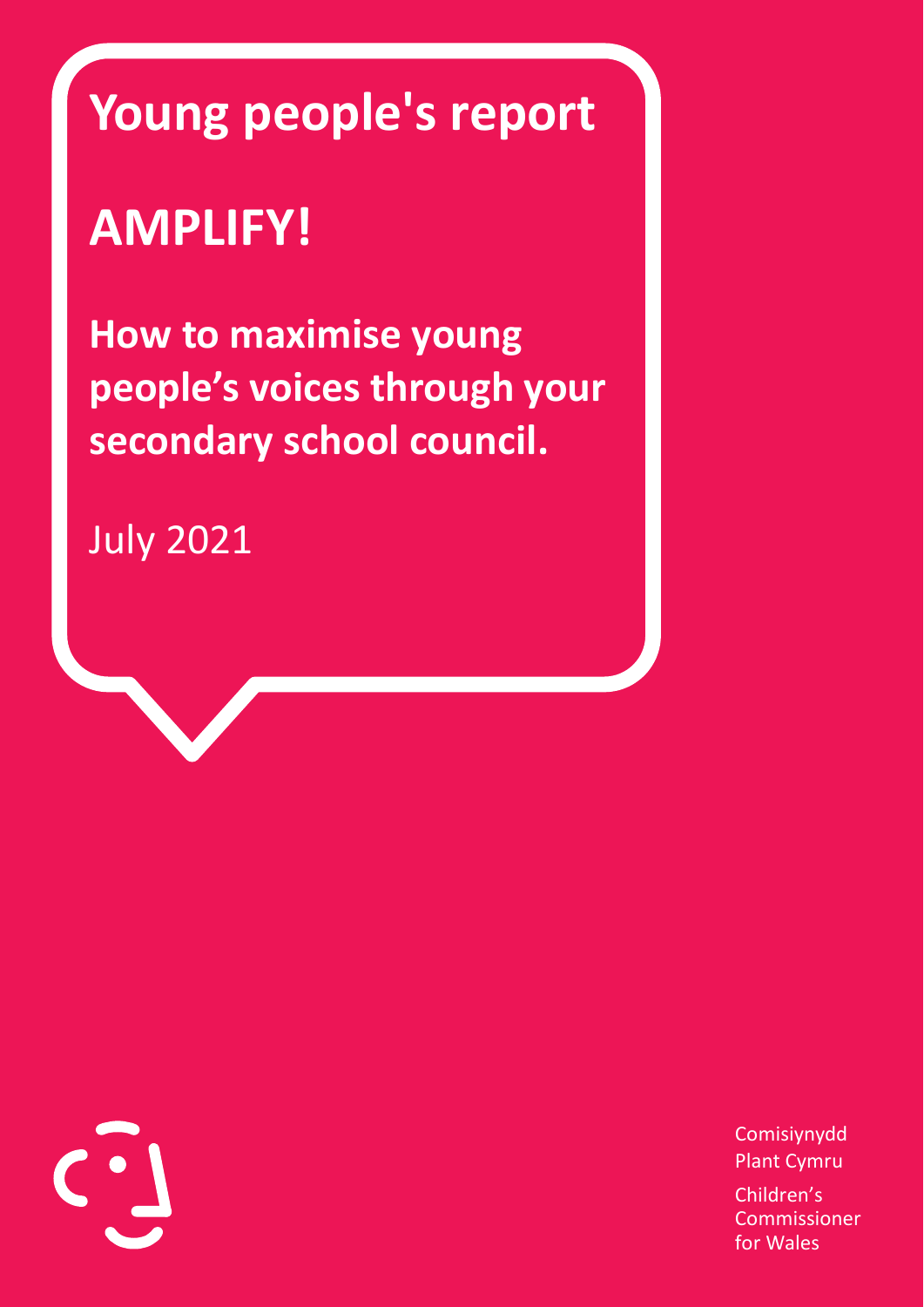We want every young person in Wales to know about their rights, and to experience their rights.

All young people have rights. They are written in the United Nations Convention on the Rights of the Child.

One of the rights says that all young people should have a say in the decisions that affect them.

This means that all young people need to have the chance to share their views and be listened to.

In Wales, every secondary school must have a school council. This is one of the ways young people can have their say on what happens in school.

## **What we did and why?**

In 2018 we asked almost 7000 children and young people to tell us if they felt they were getting all of their rights.

One of the things we learned is that children in primary schools, and special schools, felt **more able** to have their say in school than young people in secondary schools.

Our team, and our young people's advisory panel, decided it was important to find out what could make more young people feel like they were having their say in secondary school.

We did this by doing more surveys and meetings with pupils, teachers, and governors, and other groups across Wales.

2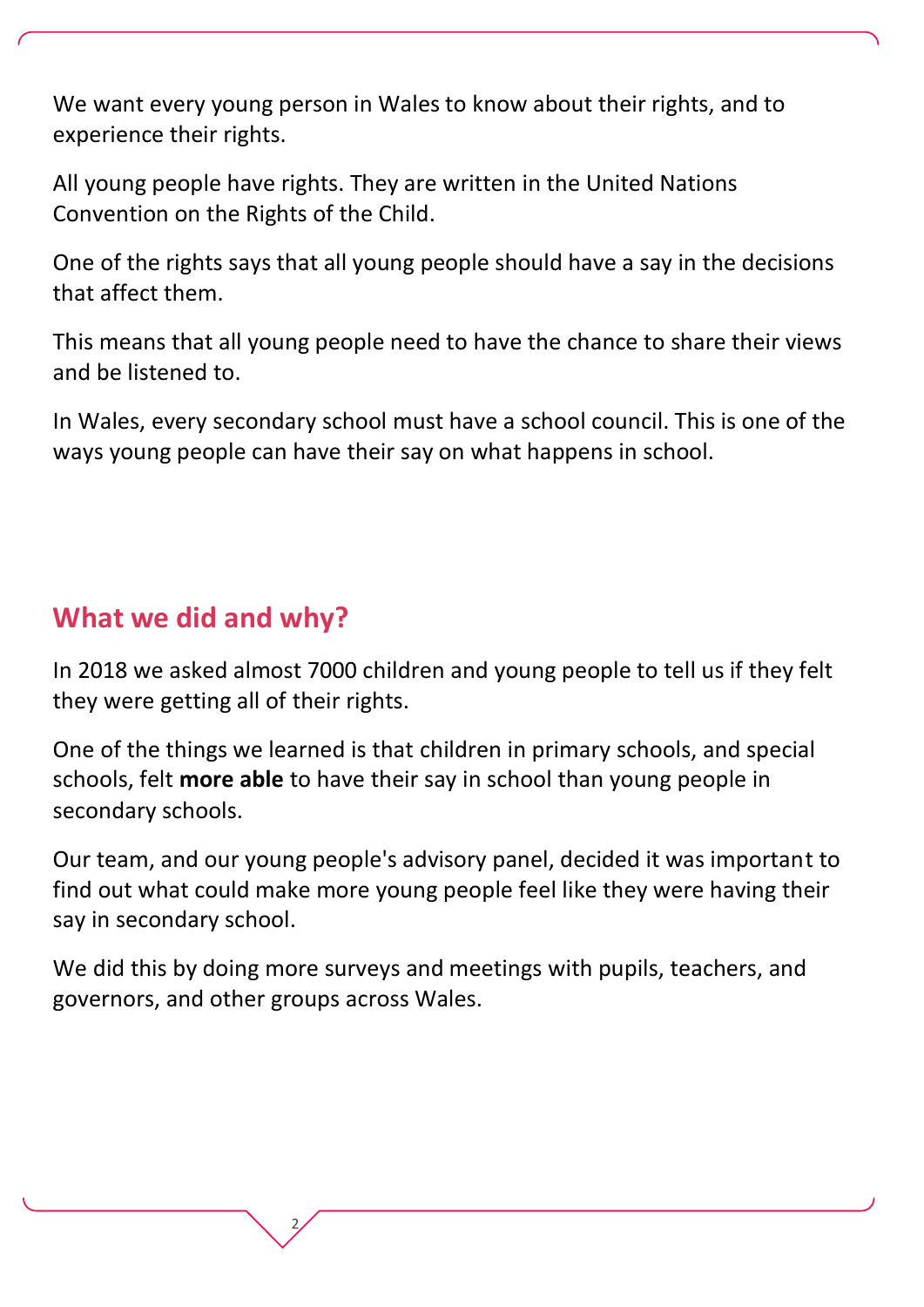## **What we found out**

- 1. School councils are seen as an important part of all schools, and have made some great changes, like changing uniforms/menus, and making more sports and activities available.
- 2. Young people in secondary schools find school councils less valuable than children in primary schools. They feel less able to take part and have their say on decisions than children and young people in other types of school.
- 3. Being able to have their say, and feeling listened to, is good for young people's wellbeing.
- 4. Not all young people feel like they have the same chance to take part. For instance, young people who are LGBTQ+, disabled young people, and young people who are Black, Asian, or from an ethnic minority don't always feel like they have the same chance to take part.
- 5. Young people who aren't as confident with their school work or with their friends don't have the same chance to take part either.
- 6. Many young people feel that their school council isn't a part of anything bigger, and doesn't link up to other parts of the school community.
- 7. Pupils are not always chosen for the school council in a way that is they think is fair, or in a way that meets the rules schools should follow.
- **8.** There could be better links between governing bodies and school councils. Every school has a governing body and their job is to make decisions about how the school is run. They consider all aspects of the school, like the rules pupils have to follow, and how the school spends its money. But not many

3